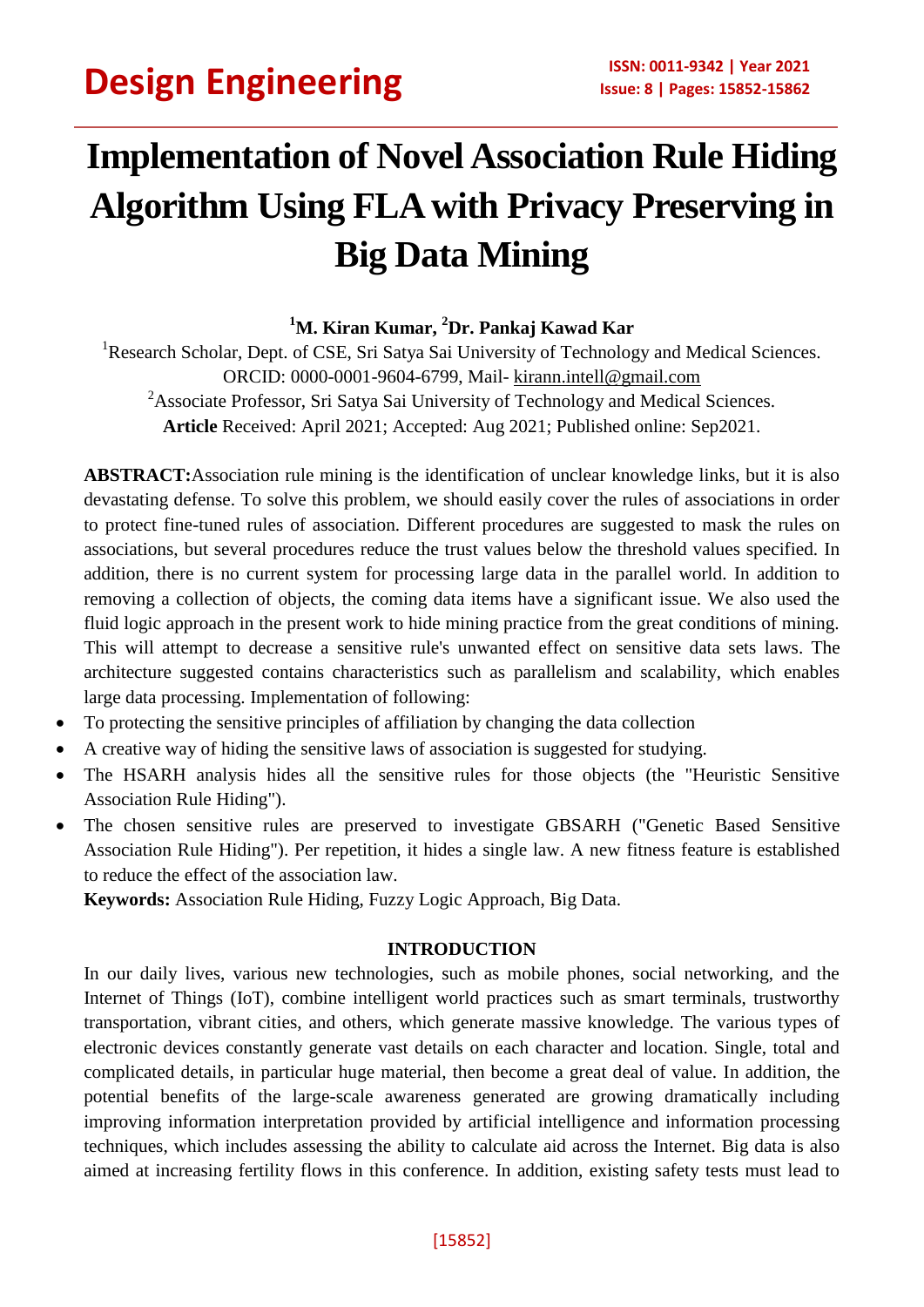large data collection and the square measure of the need for simultaneous victimization for a comprehensive examination of facts. Secrecy problems then Aggravated square behavior will only be restored instead of a mass-type as a function of dispersed results. In one of the most important data processing methods, opening of group work is harmony. However, abuse of this approach could cause sensitive details about people to be revealed. Most relevant of these shared activities are often worn out by various forms of science, which ensures that they distinguish things from sensible legislation. Unfortunately, the effect of the features available is obvious. People function and take dynamic forms to justify this drawback. Although such plans should not ensure that the right response is not just found and the power improved. During this study, anonymization techniques are used to shield fragile controls rather than to mask fine group practicalities in large information collection. The unwanted feature of deleting several item sets (ISs) towards new immigration details should be disconnected by rendering the motion sensor control information. Parallels also quantifiability alternatives square measurement of thinking to help shape this direction suited as a broad knowledge analysis. The sensitive line in an organization's legislation decides on appropriate uses of victimization which can be facilitated by anonymization.

Association rule mining is the (and most promising) method used in the area of data mining. It has provided a number of possibilities for mechanical data since its launch. It enables citizens to relate to shared goals and offers new possibilities for improvement in public health and medicine; one example is the estimation of recovery after transplantation. This approach lets consumers locate search records and contributes to useful programs. Privacy, though, remains a key topic.

Data sanitization strategy for privacy protection is divided into four categories: boundary, accurate, evolutionary and heuristic. The frontier strategy establishes the updated positive and negative limits of all popular products. It just depends on the weight of the maximum or supportive border in order to reduce the support of the new negative border. By forming a hybrid algorithm named the decrease of the trust rule (DCR) based on the Maximin method, the performance of the border-based algorithm had been improved. As the name implies, the maximin method utilizes two heuristics to conceal the association principle in order to monitor the sanitizing process by identifying the victim objects identified with the maximin solution for results on subsequent output. This is done by removing the shortest duration victim piece. Hai at el. was largely faced with the intersection of a frequent method for hiding laws of associations. These algorithms are intended to disguise in three phases a particular collection of sensitive rules. The first phase sets a set of articles which fulfill three conditions: I containing the sensitive rule on the right, (ii) a maximum sub-item set of a maximum set and (iii) having the minimum support of those articles listed in (ii). The object is marked as a victim item on the right side of the responsive law related to the listed maximum assistance item. The second is to calculate the amount of confidential transactions. Thirdly, the victims' objects shall be removed from the transactions to a minimum level of trust under the rules. Finally, both transactions are given a number to measure the impact of the hiding data mechanism on the non-sensitive association rules (NSARs).

#### **PRIVACY PRESERVING DATA MINING**

Matwin (2013) has recently carefully studied and explored the importance of privacy-preserving data management strategies. The usage of specific techniques has shown that they are able to discourage the unfair use of data mining. Any approaches indicated that every stigmatized community could not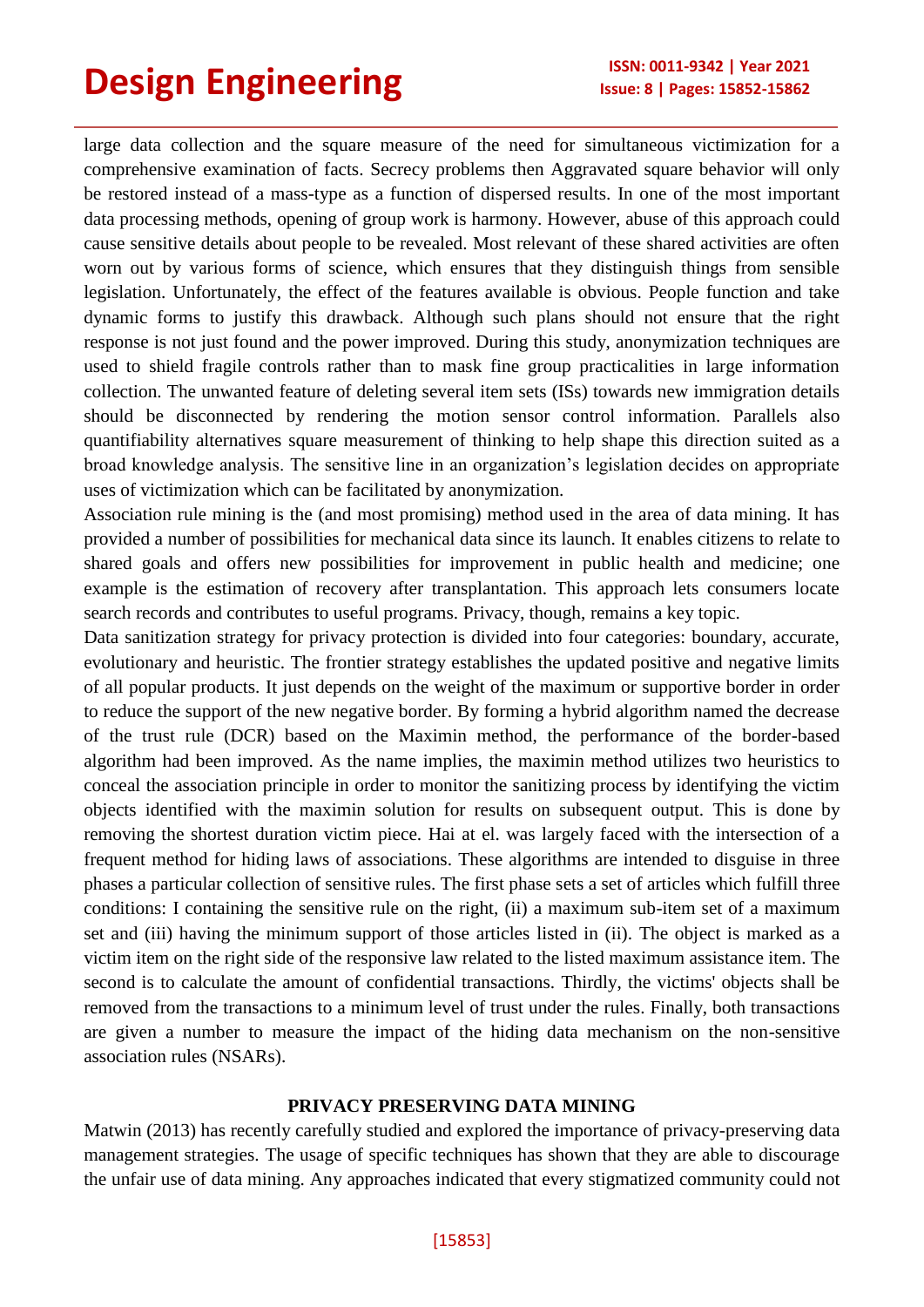be more concerned about generalizing data than the population as a whole. Vatsalan et al. (2013) examined the 'PRRL' methodology for the linking of datasets to organizations through the safeguarding of privacy. In order to analyze them in 15 dimensions, a taxonomy focused on PPRL methods is therefore suggested. Qi and Zong (2012) have overviewed many available privacy mining strategies based on data sharing, manipulation, mining algorithms and hidden data or regulations. With respect to the dissemination of data, a few algorithms are currently employed on centralized and distributed data for privacy security. In order to acquire joint data mining while maintaining intact private data between shared partners, Raju et al. (2009) recognized the need to incorporate or multiply protocol dependent, homomorphic encryption along with the current definition of the Digital Envelope technique. In various implementations, the methodology suggested showed significant impact.

The latest cloud services privacy protecting approach, focused on advanced cryptographic elements, was analyzed by Malina and Hajnye (2013) and Sachan et al. (2013). The solution included anonymous entry, the right to unlink and the secrecy of data transferred. Finally, this solution is used, experimental findings are collected and efficiency comparisons are carried out. In the sense of privacy preservation features and the right to preserve the same relation in other areas, Mukkamala and Ashok (2011) contrasted a series of fuzzy mapping procedures. This comparison shall be subject to: (1) the four front changes in the fuzzy function definition, (2) the introduction of seven ways of integrating different functional values of a specific data object to a single value, (3) the use of many similarity metrics to compare the initial data and mapped data.



**Figure 1 Privacy Preservation Classification Techniques**

#### **ASSOCIATION RULE MINING**

Data mining is an advanced, common way of discovering the fascinating relationships between variables in broad datasets. Different measures of interest are used to analysise and display the laws contained in databases. Authors in alliance rules adopted for the detection of high-scale transaction data between items registered in supermarket point-of-sale (POS) systems.

Apriori is a classic learning algorithm for data mining. It is intended for work with transaction databases, such as collections of products purchased by clients and information on the frequency of the website. The issue is described as follows of association rule mining: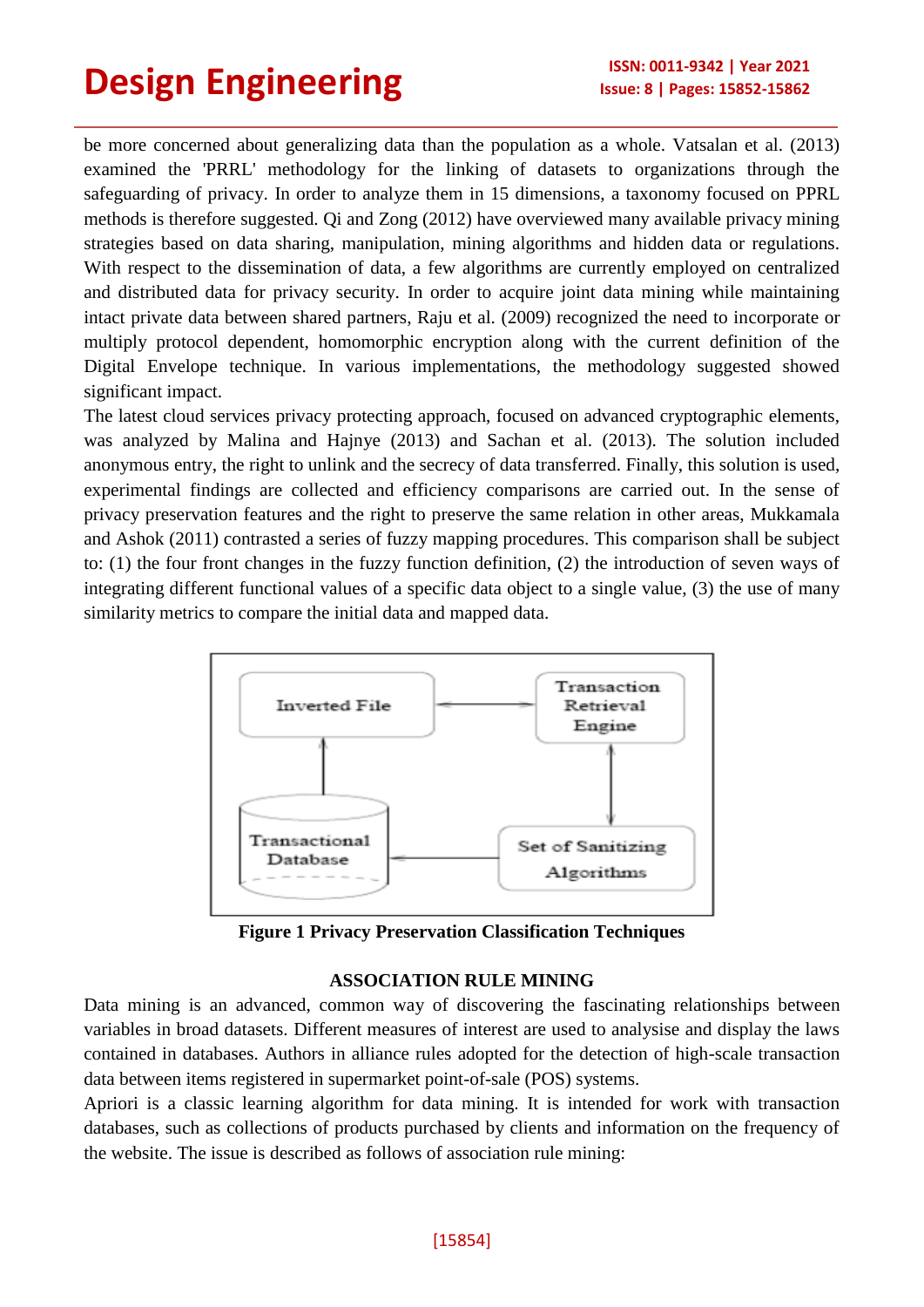Let  $I = \{i1, i2, ..., in\}$  be a set of n features named items. Let  $D = \{t1, t2, ..., tn\}$  Be a database-listed series of transactions. Each transaction in D comprises a single ID and a subset of I elements.

An indication of the shape is known as a rule  $X \to Y$  where  $X, Y \subseteq I$ . The collections of objects (in short items) X and Y are referred to as the antecedent (left hand or LHS) and the resulting (right or RHS) of the law.

The definition is shown by a brief illustration from the mobile store. The set of items is I= {JIO SIM, LYF, Mobile case, 16GB Memory Card} And there is a limited database of objects (1 is current, and 0 represents absence of item) as seen in the following Table1.2. The following is a small database. A mobile shop example rule could be

 $\{JIO SIM, LYF\} \Rightarrow \{Mobile case\}$ 

The aim of the rule is to buy a customer mobile case if JIOSIM and LYF are purchased.

This is a really limited case. A law requires several hundred transactions in realistic implementations to be called statistics and sometimes thousands or millions of transactions can be included in data sets.

#### **PRIVACY PRESERVING ALGORITHMS**

#### **HEURISTIC-BASED TECHNIQUES**

A variety of techniques for many techniques such as sorting, relationship rule discovery and clustering have been built on the grounds that selective data alteration or sanitization is an NP-hard problem and therefore heuristics may be used to deal with complexity problems.

#### **Confusion over centralized data perturbation-based association rules**

An optimum sanitization is a systematic evidence of an NP Hard challenge in the exploration of association rules for hiding sensitive big articles collections. The following is the basic issue that was dealt with in this work. If D is the root database, R is a collection of important association rules that can be exploited by D, and Rh is an array of rules in R. How do we convert the D\_ database into the published database D\_, so that all R laws, except the Rh rules, also have to be mined from D\_? The heuristic proposal to modify the data was focused on data interference; in fact, the process involved changing a chosen range of 1-value to 0-values, such that the support for sensitive laws is reduced to a maximum value for the usefulness of the published database. The usefulness of this work is calculated as the amount of un-sensitive laws hidden from the side effects of the method of data alteration. The sanitation of big sensitive items to sanitizing sensitive laws is then extended to include later jobs. The methods used in the work were either to avoid the sensitive rules by covering their repeated item sets, or to reduce the trust of the sensitive rules by taking them below the userspecified threshold. Both tactics have contributed to three methods to hide delicate laws. The main feature about this respect was the ability to convert a 1-value to a 0-value and a 0-value to a 1-value in the binary database. This versatility in data alteration had the side effect that a non-frequent law might become popular apart from the secret norms of non-sensitive association. This is what we call the 'ghost law.' Since critical rules are concealed, both hidden, non-sensitive rules and frequent (ghost rules) rules are seen as less useful than the database posted. Therefore, the heuristics used for this subsequent work should be more sensitive to utility problems as safety is not affected.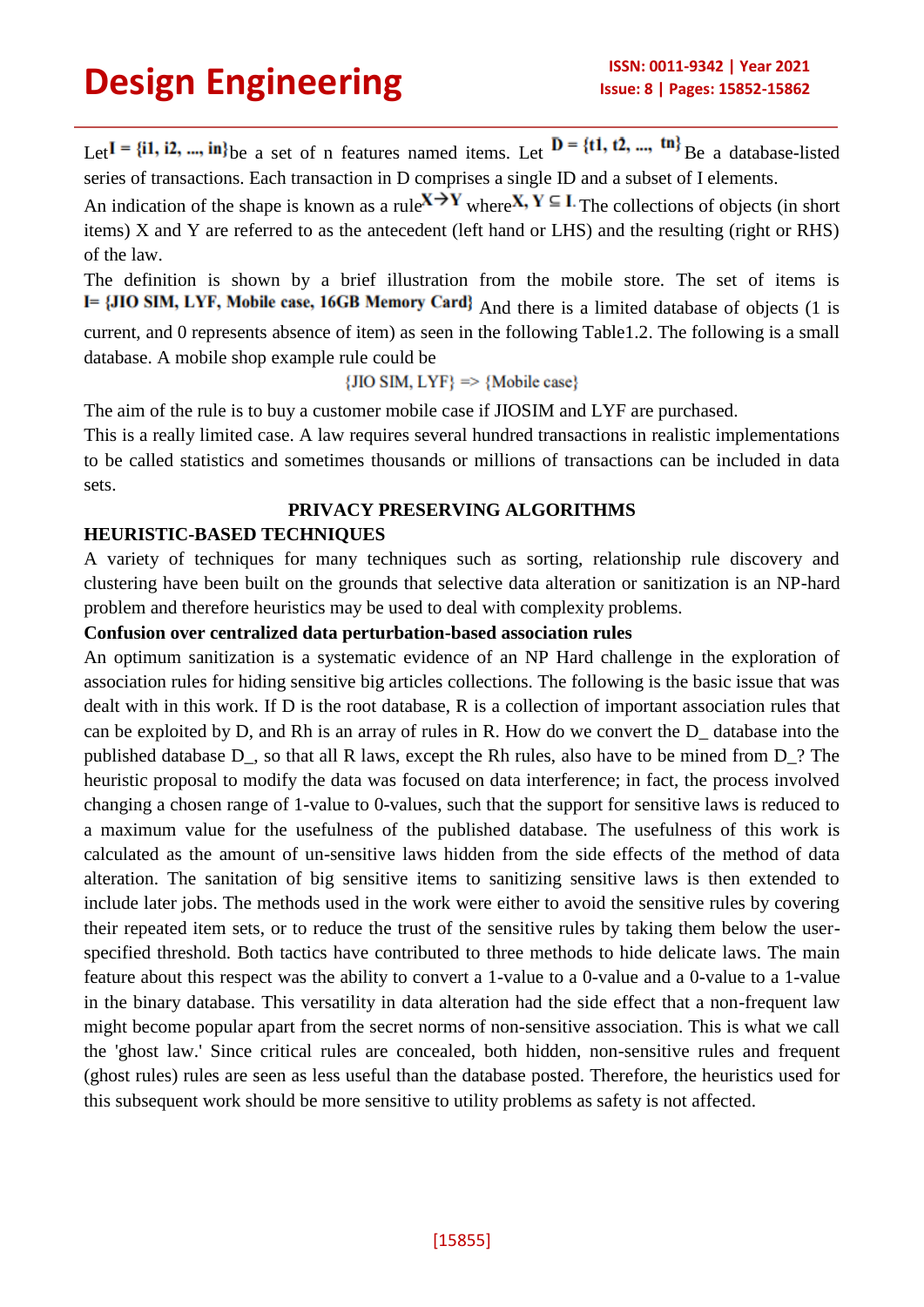$- (7.1)$ 

#### **RESULTS AND DISCUSSION**

#### **Hiding Failure**

This calculation calculates the relationship between the sensitive rules in the updated dataset. It is known as a fraction of the sensitive association rules derived from the changed data set which are separated from the original data set according to the sensitive associating rules. Currently,

### Hiding Failure  $HF = |SR (D')|/|SR (D)|$

 $|$ SR  $(D')$   $|$  - The changed dataset D' is detected by responsive rules

 $|\text{SR (D)}|$  - In the initial dataset D the sensitive rules appear.

The hiding loss could, if necessary, be 0 percent.

#### **Misses Cost**

This calculation calculates the ratio of non-sensitive rules concealed as a hiding influence. The perishable law is calculation. The following is calculated:

#### Misses Cost  $MC=|NSR(D)|-|NSR(D')|/|NSR(D)|$  $- (5.2)$

NSR(D) - Set in the initial dataset D with all non-sensitive laws

NSR (D ) - Sets in the updated data collection with all non-sensitive laws.

#### **Artifactual Pattern**

The ratio of the laws discovered which are objects should be calculated. It tests the side effects of the fantasy law. The following is calculated:

Artifactual Pattern  $AP = |AR'| - |AR \cap AR'| / |AR'|$  (7.3)

AR - Association laws used in the initial D dataset

AR' - Set of rules of association included in D.

#### **Dissimilarity**

By contrasting their histograms, this calculation quantifies the discrepancy between the initial and the sanitized data sets. The horizontal axis displays their respective frequencies in the dataset and vertical axis. The following is calculated:

Dissimilarity 
$$
\text{Diss}(D, D') = \frac{1}{\sum_{i=1}^{n} f D(i)} X \sum_{i=1}^{n} [f D(i) - f D^{'}(i)] \tag{7.4}
$$

 $fX(i)$  - the i-th dataset X frequency

n - Number in initial dataset D of different objects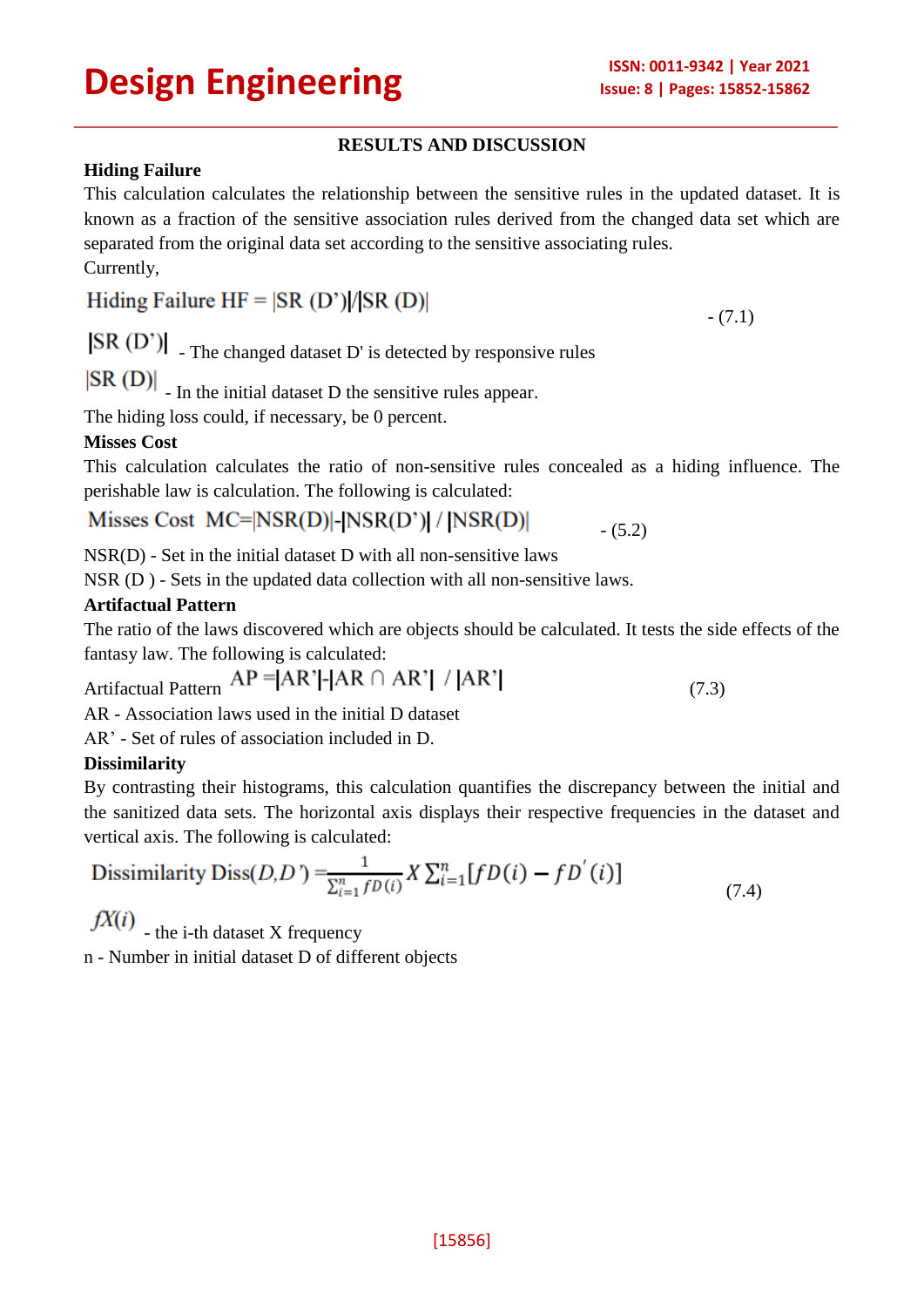| Dataset  | No. of       | No. of Items | Avg. Length | Type   |
|----------|--------------|--------------|-------------|--------|
|          | Transactions |              |             |        |
| Retail   | 88,162       | 16,470       | 10.30       | Sparse |
| Mushroom | 8,124        | 119          | 23          | Dense  |
| Pumsb    | 49,046       | 2,113        | 74          | Dense  |
| Chess    | 3196         | 75           | 37          | Dense  |
| Connect  | 67,557       | 129          | 43          | Dense  |

**Table1DataSourceCharacteristics**



**Figure 2 Hiding Failure**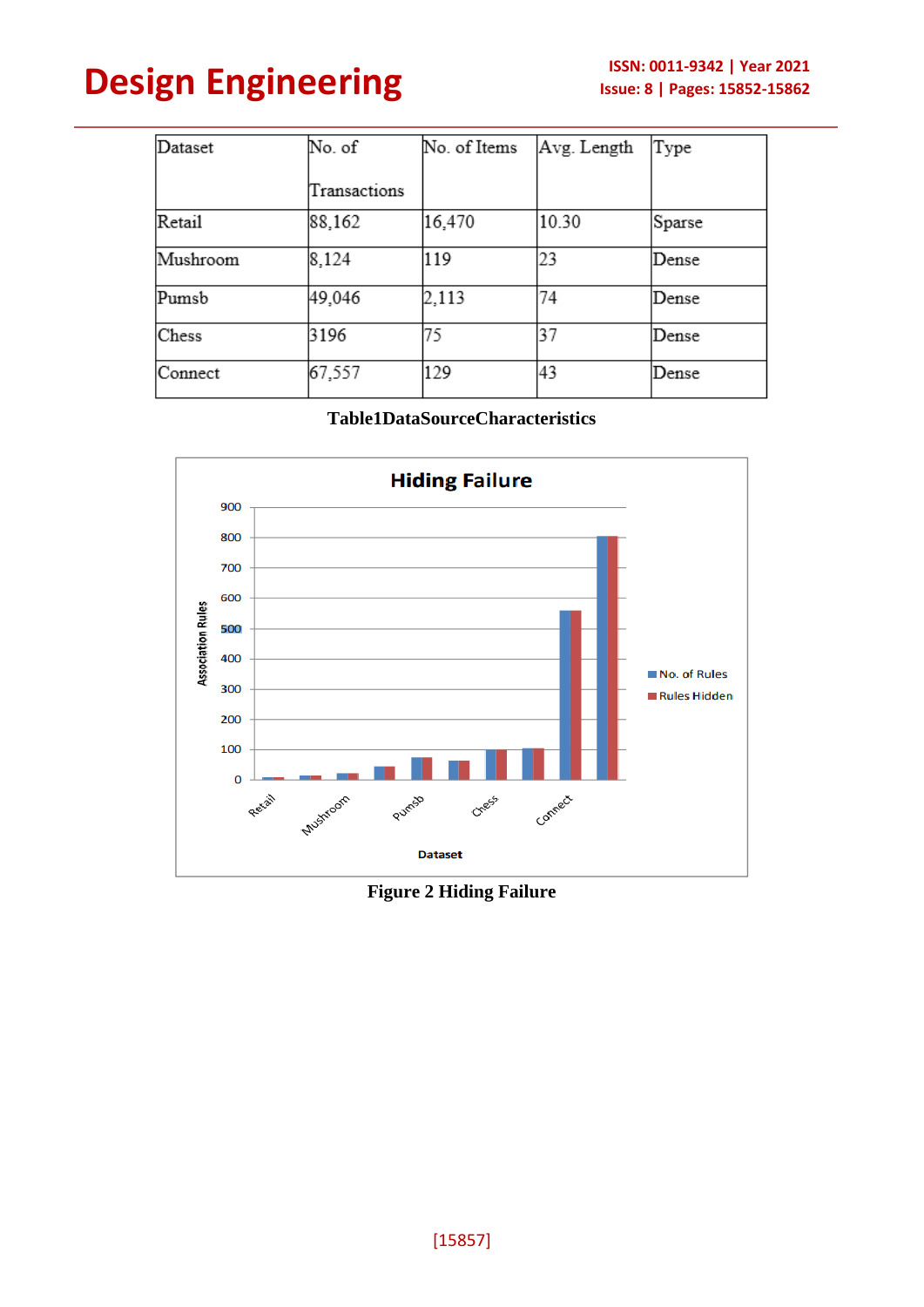

**Figure 3 Lost Rules in HSARH**



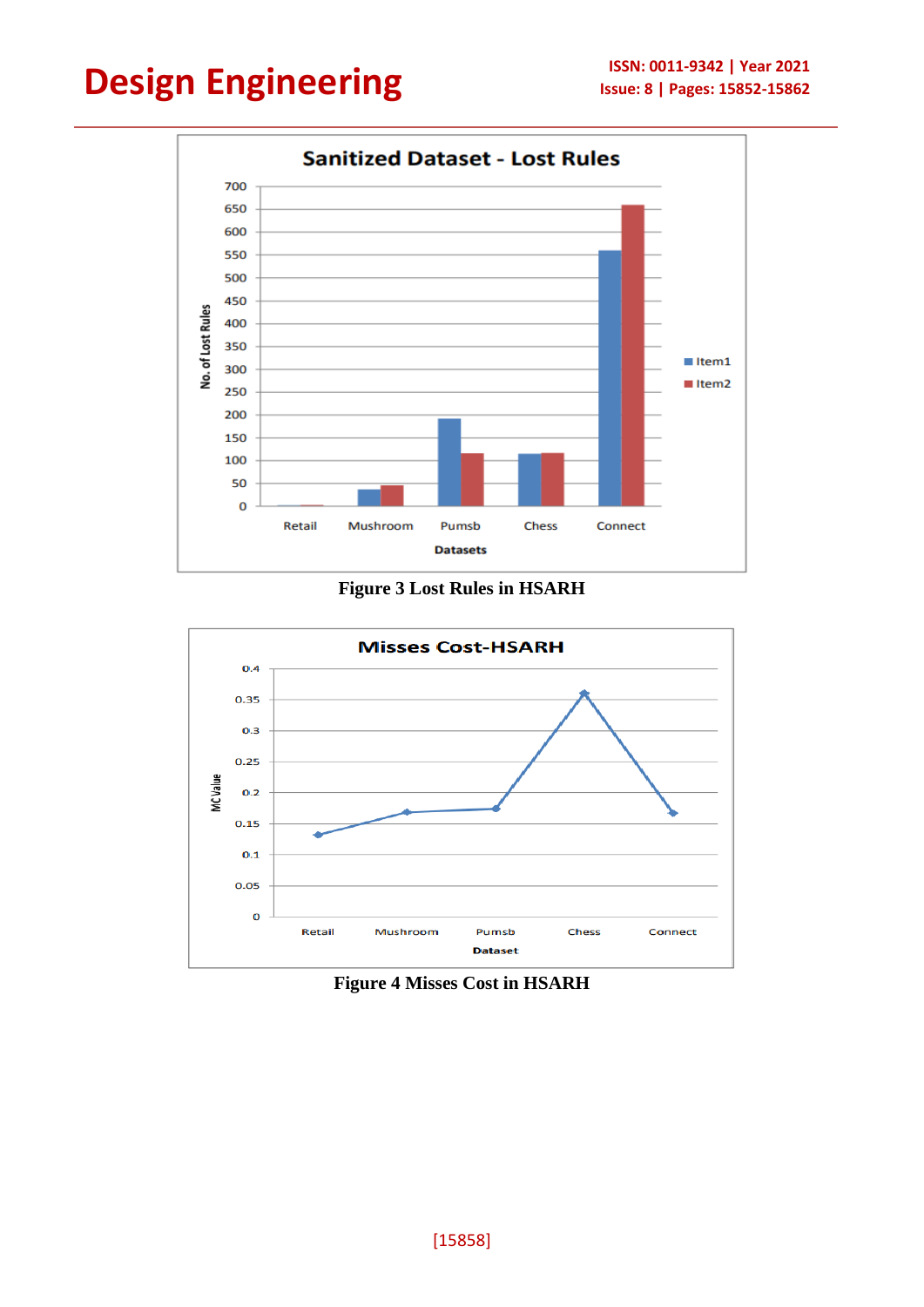

**Figure 5 Dissimilarity in HSARH**

#### **Comparison of HSARH and existing technologies**

The approach is comparable to familiar approaches, such as ISL, DSR and EHSAR, to show the utility of the proposed methodology. These current strategies include the input of objects and modify the dataset by the laws. ISL technology expands support if the object is on the rule's LHS. If the item is on RHS, DSR can lower help. EHSAR switches things with the law of representative association.

|          | Sensitive<br>Items | No of<br>Rules | No. of Rules Hidden |     |       |                    |  |
|----------|--------------------|----------------|---------------------|-----|-------|--------------------|--|
| Datasets |                    |                | ISL                 | DSR | EHSAR | Proposed<br>Method |  |
| Retail   | 41                 | l9             | 16                  | 18  | 9     | 19                 |  |
|          | 48                 | 14             | 11                  | 13  | 14    | 14                 |  |
| Mushroom | 63                 | 23             | 18                  | 22  | 23    | 23                 |  |
|          | 39                 | 46             | 38                  | 12  | 15    | 46                 |  |
| Pumsb    | 4940               | 75             | 71                  | 72  | 75    | 75                 |  |
|          | 7092               | 65             | 56                  | 62  | 65    | 65                 |  |
| Chess    | 36                 | 100            | 89                  | 95  | 100   | 100                |  |
|          | 40                 | 105            | 96                  | 101 | 105   | 105                |  |
| Connect  | 85                 | 560            | 545                 | 552 | 560   | 560                |  |
|          | 109                | 805            | 784                 | 796 | 805   | 805                |  |

**Table 2Hiding failure comparison in HSARH to existing methods**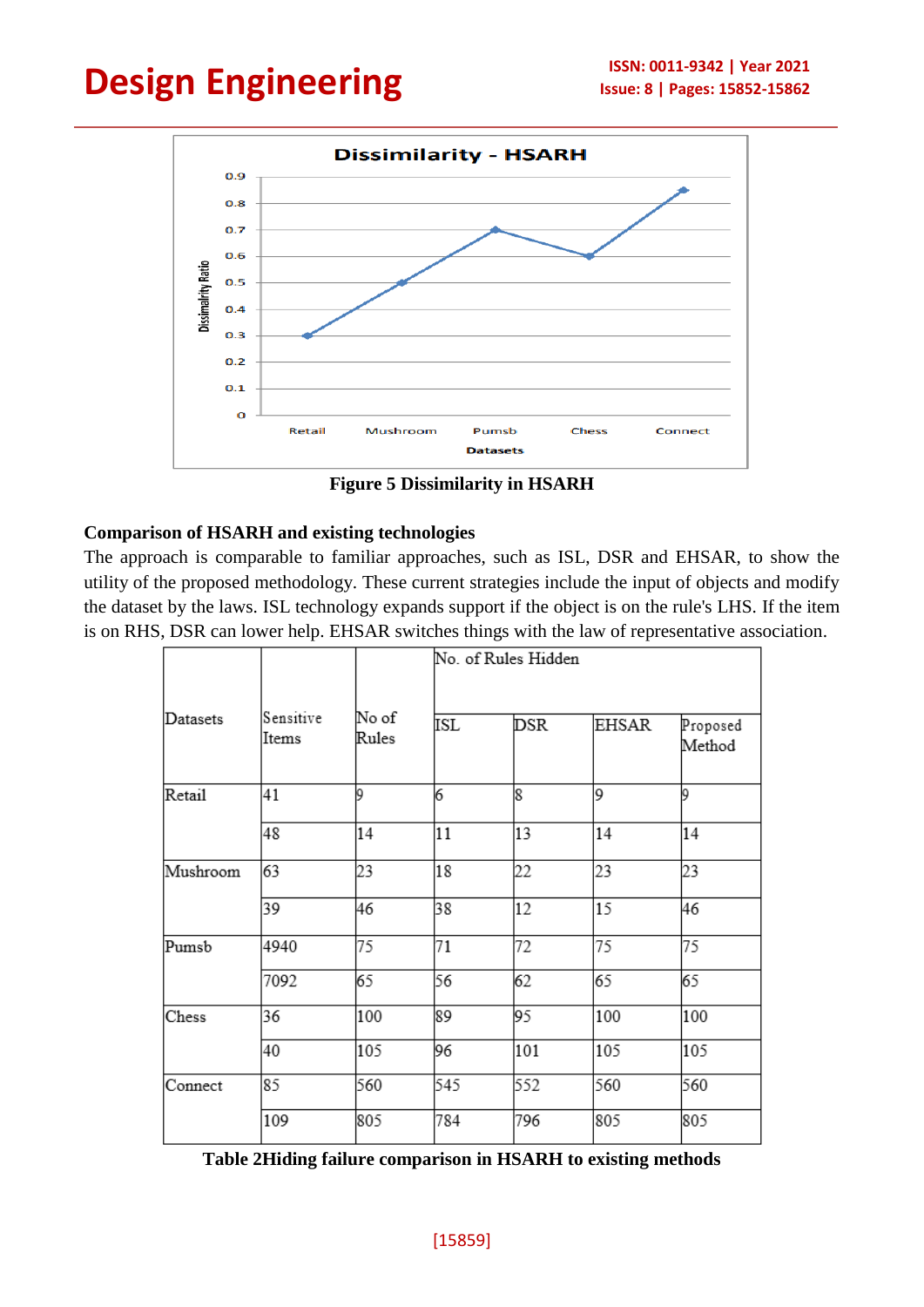#### **Experimental Results**

The missed side effects in GBSARH are seen in Figure 7.7. Different datasets appear on the X axis. The cumulative number of missing registers is calculated and displayed in Y axis from the sanitized data collection. It is obvious that there are less lost laws in the supermarket data set.

The GBSARH side effects are shown in Figure 7.8. The various databases are shown in X-Axis. In the sanitized dataset, the amount of ghost rules is computed and shown in the Y axis. Mushroom and supermarket data sets have no fantasy law. When opposed to the amount of missing rules in both databases, there are less ghost rules.



**Figure 6 Lost Rules in GBSARH**

#### **CONCLUSION**

This research work summarizes the contributions and provides recommendations for potential work in this portion.Data mining is a new study guideline for data mining and computational databases. Data preservation The Rule Hiding Association is one of the data mining privacy protection activities. The key goal is to create algorithms for changing the initial dataset such that even during the mining phase the private information is kept private. In the hiding phase, side effects may occur. The rules that are not responsive are lost or new rules are created. To ensure the usability of the data collection the hiding system has to take account of side effects.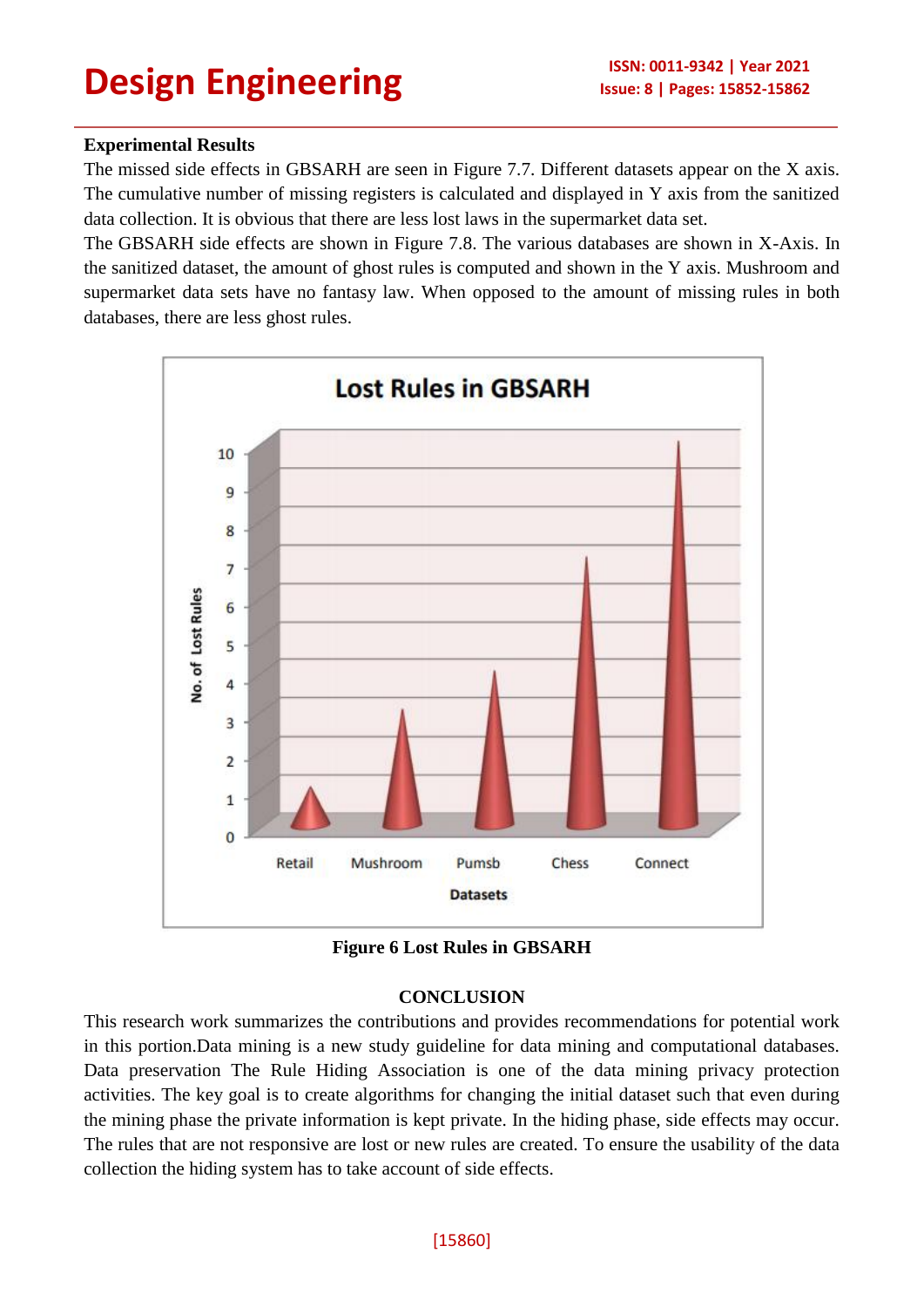#### **REFERENCES**

- 1. Abul, O., Atzori, M., Bonchi, F., & Giannotti, F. (2007, October). Hiding sensitive trajectory patterns. In Data Mining Workshops, 2007. ICDM Workshops 2007. Seventh IEEE International Conference on (pp. 693-698). IEEE.
- 2. Aggarwal, C. C., & Philip, S. Y. (2008). A general survey of privacy-preserving data mining models and algorithms. In Privacy-preserving data mining (pp. 11- 52). Springer US.
- 3. Aggarwal, C. C., & Philip, S. Y. (2008). Privacy-preserving data mining: A survey. In Handbook of database security (pp. 431-460). Springer US.
- 4. Aggarwal, C. C., & Yu, P. S. (2007, April). On privacy-preservation of text and sparse binary data with sketches. In Proceedings of the 2007 SIAM International Conference on Data Mining (pp. 57-67). Society for Industrial and Applied Mathematics.
- 5. Agrawal, R., & Srikant, R. (1994, September). Fast algorithms for mining association rules. In Proc. 20th int. conf. very large data bases, VLDB (Vol. 1215, pp. 487-499).
- 6. Agrawal, R., &swami A. (1993, June). Mining association rules between sets of items in large databases. In Acmsigmod record (Vol. 22, No. 2, pp. 207-216). ACM.
- 7. Amiri, A. (2007). Dare to share: Protecting sensitive knowledge with data sanitization. Decision Support Systems, 43(1), 181-191.
- 8. Atallah, M., Bertino, E., Elmagarmid, A., Ibrahim, M., &Verykios, V. (1999). Disclosure limitation of sensitive rules. In Knowledge and Data Engineering Exchange, 1999.(KDEX'99) Proceedings. 1999 Workshop on (pp. 45-52). IEEE.
- 9. Belwal, R. C., Varshney, J., Khan, S. A., Sharma, A., & Bhattacharya, M. (2008, October). Hiding sensitive association rules efficiently by introducing new variable hiding counter. In Service Operations and Logistics, and Informatics, 2008. IEEE/SOLI 2008. IEEE International Conference on (Vol. 1, pp. 130- 134). IEEE.
- 10. Berberoglu, T., & Kaya, M. (2008, May). Hiding fuzzy association rules in quantitative data. In Grid and Pervasive Computing Workshops, 2008. GPC Workshops' 08. The 3rd International Conference on (pp. 387-392). IEEE.
- 11. Bertino, E., Fovino, I. N., &Provenza, L. P. (2005). A framework for evaluating privacy preserving data mining algorithms. Data Mining and Knowledge Discovery, 11(2), 121-154.
- 12. Bononi, L., Bracuto, M., D'Angelo, G., &Donatiello, L. (2005, June). Concurrent replication of parallel and distributed simulations. In Principles of Advanced and Distributed Simulation, 2005. PADS 2005. Workshop on (pp. 234-243). IEEE.
- 13. Borhade, S. S., & Shinde, B. B. (2014). Privacy preserving data mining using association rule with condensation approach. International Journal of Emerging Technology and Advanced Engineering, 4(3), 292-296.
- 14. Brijs T., Swinnen G., Vanhoof K., and Wets G. (1999), The use of association rules for product assortment decisions: a case study, in: Proceedings of the Fifth International Conference on Knowledge Discovery and Data Mining, San Diego (USA), August 15-18, pp. 254-260. ISBN: 1- 58113-143-7.
- 15. Brin, S., Motwani, R., Ullman, J. D., &Tsur, S. (1997, June). Dynamic itemset counting and implication rules for market basket data. In ACM SIGMOD Record (Vol. 26, No. 2, pp. 255-264). ACM.